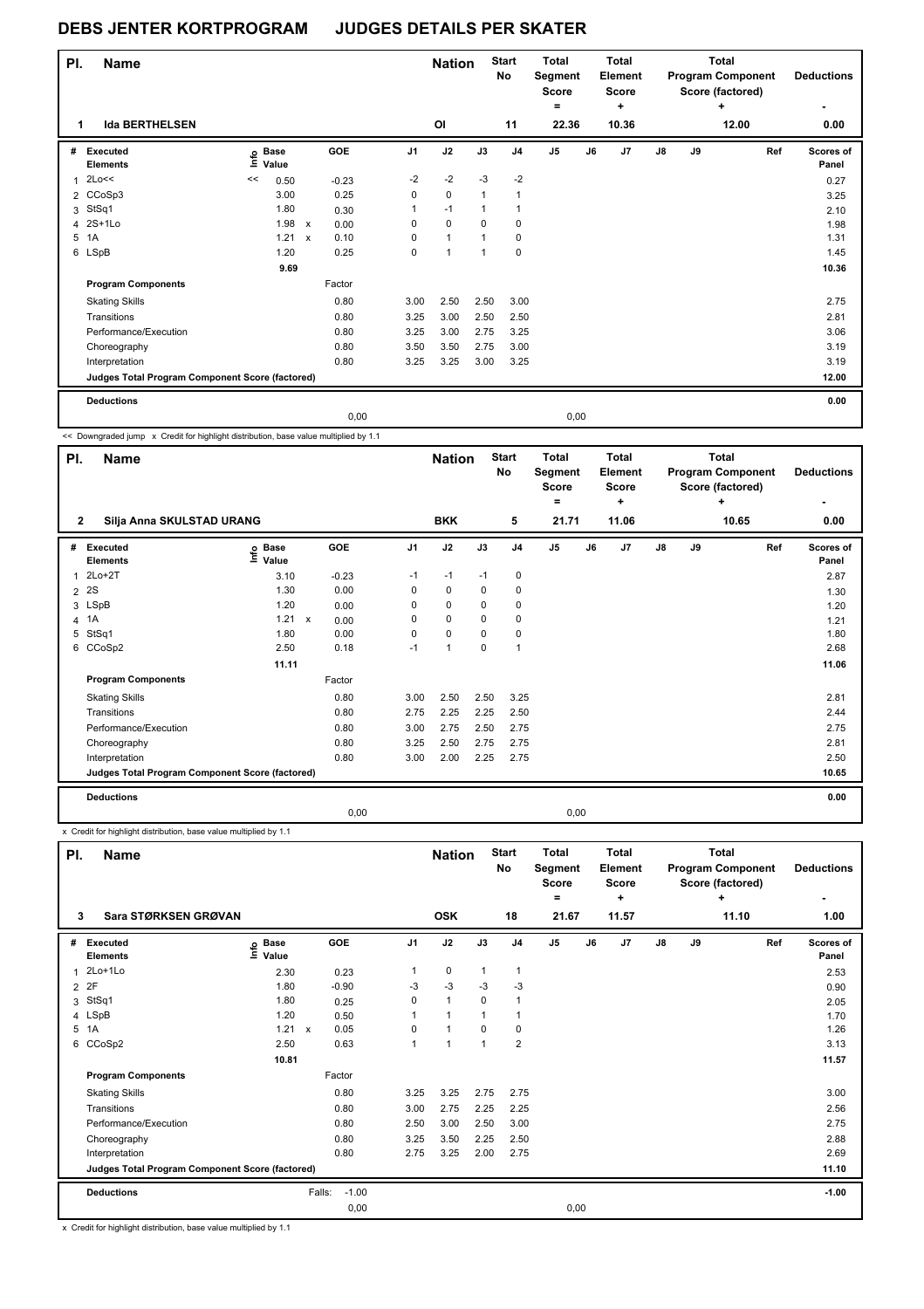| PI. | <b>Name</b>                                     |                                  |                           |            |                | <b>Nation</b> |             | <b>Start</b><br>No | <b>Total</b><br>Segment<br><b>Score</b><br>$=$ |      | Total<br>Element<br><b>Score</b><br>٠ |               |    | <b>Total</b><br><b>Program Component</b><br>Score (factored)<br>٠ | <b>Deductions</b>         |
|-----|-------------------------------------------------|----------------------------------|---------------------------|------------|----------------|---------------|-------------|--------------------|------------------------------------------------|------|---------------------------------------|---------------|----|-------------------------------------------------------------------|---------------------------|
| 4   | <b>Vanessa GJERDE</b>                           |                                  |                           |            |                | LIL           |             | 3                  | 20.38                                          |      | 10.33                                 |               |    | 10.05                                                             | 0.00                      |
| #   | Executed<br><b>Elements</b>                     | <b>Base</b><br>e Base<br>E Value |                           | <b>GOE</b> | J <sub>1</sub> | J2            | J3          | J <sub>4</sub>     | J <sub>5</sub>                                 | J6   | J7                                    | $\mathsf{J}8$ | J9 | Ref                                                               | <b>Scores of</b><br>Panel |
| 1   | 2Lo                                             | 1.80                             |                           | $-0.08$    | 0              | 0             | $-1$        | 0                  |                                                |      |                                       |               |    |                                                                   | 1.72                      |
|     | 2 2S+1T                                         | 1.70                             |                           | $-0.05$    | 0              | 0             | $-1$        | 0                  |                                                |      |                                       |               |    |                                                                   | 1.65                      |
|     | 3 CCoSp3                                        | 3.00                             |                           | $-0.15$    | 0              | $-1$          | $\mathbf 0$ | $-1$               |                                                |      |                                       |               |    |                                                                   | 2.85                      |
| 4   | StSq1                                           | 1.80                             |                           | 0.00       | 0              | 0             | $\Omega$    | 0                  |                                                |      |                                       |               |    |                                                                   | 1.80                      |
| 5   | 1A                                              | 1.21                             | $\boldsymbol{\mathsf{x}}$ | 0.00       | 0              | $\mathbf 0$   | $\mathbf 0$ | 0                  |                                                |      |                                       |               |    |                                                                   | 1.21                      |
|     | 6 LSpB                                          | 1.20                             |                           | $-0.10$    | 1              | $-1$          | $-1$        | $-1$               |                                                |      |                                       |               |    |                                                                   | 1.10                      |
|     |                                                 | 10.71                            |                           |            |                |               |             |                    |                                                |      |                                       |               |    |                                                                   | 10.33                     |
|     | <b>Program Components</b>                       |                                  |                           | Factor     |                |               |             |                    |                                                |      |                                       |               |    |                                                                   |                           |
|     | <b>Skating Skills</b>                           |                                  |                           | 0.80       | 2.50           | 2.25          | 2.25        | 2.25               |                                                |      |                                       |               |    |                                                                   | 2.31                      |
|     | Transitions                                     |                                  |                           | 0.80       | 2.75           | 2.50          | 2.00        | 2.25               |                                                |      |                                       |               |    |                                                                   | 2.38                      |
|     | Performance/Execution                           |                                  |                           | 0.80       | 3.25           | 2.00          | 2.50        | 2.50               |                                                |      |                                       |               |    |                                                                   | 2.56                      |
|     | Choreography                                    |                                  |                           | 0.80       | 3.00           | 2.75          | 2.25        | 2.50               |                                                |      |                                       |               |    |                                                                   | 2.63                      |
|     | Interpretation                                  |                                  |                           | 0.80       | 2.75           | 2.50          | 2.75        | 2.75               |                                                |      |                                       |               |    |                                                                   | 2.69                      |
|     | Judges Total Program Component Score (factored) |                                  |                           |            |                |               |             |                    |                                                |      |                                       |               |    |                                                                   | 10.05                     |
|     | <b>Deductions</b>                               |                                  |                           |            |                |               |             |                    |                                                |      |                                       |               |    |                                                                   | 0.00                      |
|     |                                                 |                                  |                           | 0,00       |                |               |             |                    |                                                | 0,00 |                                       |               |    |                                                                   |                           |

x Credit for highlight distribution, base value multiplied by 1.1

| PI.          | <b>Name</b>                                     |                            |                           |         |                | <b>Nation</b> |             | <b>Start</b><br>No | <b>Total</b><br>Segment<br><b>Score</b><br>۰ |      | Total<br>Element<br><b>Score</b><br>÷ |    |    | <b>Total</b><br><b>Program Component</b><br>Score (factored)<br>٠ | <b>Deductions</b>  |
|--------------|-------------------------------------------------|----------------------------|---------------------------|---------|----------------|---------------|-------------|--------------------|----------------------------------------------|------|---------------------------------------|----|----|-------------------------------------------------------------------|--------------------|
| 5            | <b>Kristine Suk Kwam CHENG</b>                  |                            |                           |         |                | <b>TT</b>     |             | 13                 | 20.14                                        |      | 9.94                                  |    |    | 10.20                                                             | 0.00               |
| #            | Executed<br><b>Elements</b>                     | e Base<br>E Value<br>Value |                           | GOE     | J <sub>1</sub> | J2            | J3          | J <sub>4</sub>     | J <sub>5</sub>                               | J6   | J7                                    | J8 | J9 | Ref                                                               | Scores of<br>Panel |
| $\mathbf{1}$ | $2S+2T$                                         | 2.60                       |                           | 0.00    | 0              | $\mathbf 0$   | $\mathbf 0$ | 0                  |                                              |      |                                       |    |    |                                                                   | 2.60               |
|              | $2$ $2Lo$                                       | 1.80                       |                           | $-0.08$ | 0              | $\mathbf 0$   | 0           | $-1$               |                                              |      |                                       |    |    |                                                                   | 1.72               |
|              | 3 CCoSp1                                        | 2.00                       |                           | $-0.23$ | $-1$           | $-1$          | 0           | $-1$               |                                              |      |                                       |    |    |                                                                   | 1.77               |
|              | 4 StSqB                                         | 1.50                       |                           | $-0.08$ | 0              | 0             | $-1$        | 0                  |                                              |      |                                       |    |    |                                                                   | 1.42               |
|              | 5 1A                                            | 1.21                       | $\boldsymbol{\mathsf{x}}$ | 0.05    | 0              | $\mathbf{1}$  | 0           | 0                  |                                              |      |                                       |    |    |                                                                   | 1.26               |
|              | 6 LSpB                                          | 1.20                       |                           | $-0.03$ | 0              | $-1$          | 1           | $-1$               |                                              |      |                                       |    |    |                                                                   | 1.17               |
|              |                                                 | 10.31                      |                           |         |                |               |             |                    |                                              |      |                                       |    |    |                                                                   | 9.94               |
|              | <b>Program Components</b>                       |                            |                           | Factor  |                |               |             |                    |                                              |      |                                       |    |    |                                                                   |                    |
|              | <b>Skating Skills</b>                           |                            |                           | 0.80    | 3.00           | 3.25          | 2.25        | 2.50               |                                              |      |                                       |    |    |                                                                   | 2.75               |
|              | Transitions                                     |                            |                           | 0.80    | 3.25           | 2.75          | 2.25        | 2.25               |                                              |      |                                       |    |    |                                                                   | 2.63               |
|              | Performance/Execution                           |                            |                           | 0.80    | 2.50           | 3.25          | 2.25        | 2.25               |                                              |      |                                       |    |    |                                                                   | 2.56               |
|              | Choreography                                    |                            |                           | 0.80    | 3.00           | 2.50          | 2.00        | 2.50               |                                              |      |                                       |    |    |                                                                   | 2.50               |
|              | Interpretation                                  |                            |                           | 0.80    | 2.75           | 2.50          | 2.00        | 2.00               |                                              |      |                                       |    |    |                                                                   | 2.31               |
|              | Judges Total Program Component Score (factored) |                            |                           |         |                |               |             |                    |                                              |      |                                       |    |    |                                                                   | 10.20              |
|              | <b>Deductions</b>                               |                            |                           |         |                |               |             |                    |                                              |      |                                       |    |    |                                                                   | 0.00               |
|              |                                                 |                            |                           | 0,00    |                |               |             |                    |                                              | 0,00 |                                       |    |    |                                                                   |                    |

x Credit for highlight distribution, base value multiplied by 1.1

| PI.            | <b>Name</b>                                     |                              |                           |         |                | <b>Nation</b> |                | <b>Start</b><br>No | <b>Total</b><br>Segment<br><b>Score</b><br>۰ |      | <b>Total</b><br>Element<br><b>Score</b><br>÷ |               |    | <b>Total</b><br><b>Program Component</b><br>Score (factored)<br>÷ | <b>Deductions</b>  |
|----------------|-------------------------------------------------|------------------------------|---------------------------|---------|----------------|---------------|----------------|--------------------|----------------------------------------------|------|----------------------------------------------|---------------|----|-------------------------------------------------------------------|--------------------|
| 6              | <b>Nina JOAKIMSEN</b>                           |                              |                           |         |                | OI            |                | 21                 | 19.52                                        |      | 8.82                                         |               |    | 10.70                                                             | 0.00               |
| #              | Executed<br><b>Elements</b>                     | <b>Base</b><br>Info<br>Value |                           | GOE     | J <sub>1</sub> | J2            | J3             | J <sub>4</sub>     | J <sub>5</sub>                               | J6   | J7                                           | $\mathsf{J}8$ | J9 | Ref                                                               | Scores of<br>Panel |
| $\mathbf{1}$   | 1A                                              | 1.10                         |                           | $-0.05$ | 0              | $-1$          | 0              | 0                  |                                              |      |                                              |               |    |                                                                   | 1.05               |
| $\overline{2}$ | StSq1                                           | 1.80                         |                           | 0.13    | $\mathbf 0$    | $\mathbf 0$   | $\overline{1}$ | 0                  |                                              |      |                                              |               |    |                                                                   | 1.93               |
|                | 3 LSpB                                          | 1.20                         |                           | $-0.45$ | $-1$           | $-2$          | $-1$           | $-2$               |                                              |      |                                              |               |    |                                                                   | 0.75               |
| 4              | $2Lo+T$                                         | 1.98                         | $\mathsf{x}$              | $-0.30$ | $-2$           | $-2$          | $\mathbf 0$    | $\mathbf 0$        |                                              |      |                                              |               |    |                                                                   | 1.68               |
| 5              | 2S                                              | 1.43                         | $\boldsymbol{\mathsf{x}}$ | $-0.40$ | $-2$           | $-2$          | $-2$           | $-2$               |                                              |      |                                              |               |    |                                                                   | 1.03               |
|                | 6 CCoSp1                                        | 2.00                         |                           | 0.38    | 1              | $\mathbf 0$   | 1              | $\overline{1}$     |                                              |      |                                              |               |    |                                                                   | 2.38               |
|                |                                                 | 9.51                         |                           |         |                |               |                |                    |                                              |      |                                              |               |    |                                                                   | 8.82               |
|                | <b>Program Components</b>                       |                              |                           | Factor  |                |               |                |                    |                                              |      |                                              |               |    |                                                                   |                    |
|                | <b>Skating Skills</b>                           |                              |                           | 0.80    | 2.50           | 2.25          | 2.50           | 2.50               |                                              |      |                                              |               |    |                                                                   | 2.44               |
|                | Transitions                                     |                              |                           | 0.80    | 2.50           | 2.75          | 2.50           | 2.50               |                                              |      |                                              |               |    |                                                                   | 2.56               |
|                | Performance/Execution                           |                              |                           | 0.80    | 2.75           | 3.25          | 3.00           | 3.25               |                                              |      |                                              |               |    |                                                                   | 3.06               |
|                | Choreography                                    |                              |                           | 0.80    | 2.75           | 3.00          | 2.50           | 2.75               |                                              |      |                                              |               |    |                                                                   | 2.75               |
|                | Interpretation                                  |                              |                           | 0.80    | 2.50           | 2.50          | 2.50           | 2.75               |                                              |      |                                              |               |    |                                                                   | 2.56               |
|                | Judges Total Program Component Score (factored) |                              |                           |         |                |               |                |                    |                                              |      |                                              |               |    |                                                                   | 10.70              |
|                | <b>Deductions</b>                               |                              |                           |         |                |               |                |                    |                                              |      |                                              |               |    |                                                                   | 0.00               |
|                |                                                 |                              |                           | 0,00    |                |               |                |                    |                                              | 0,00 |                                              |               |    |                                                                   |                    |

x Credit for highlight distribution, base value multiplied by 1.1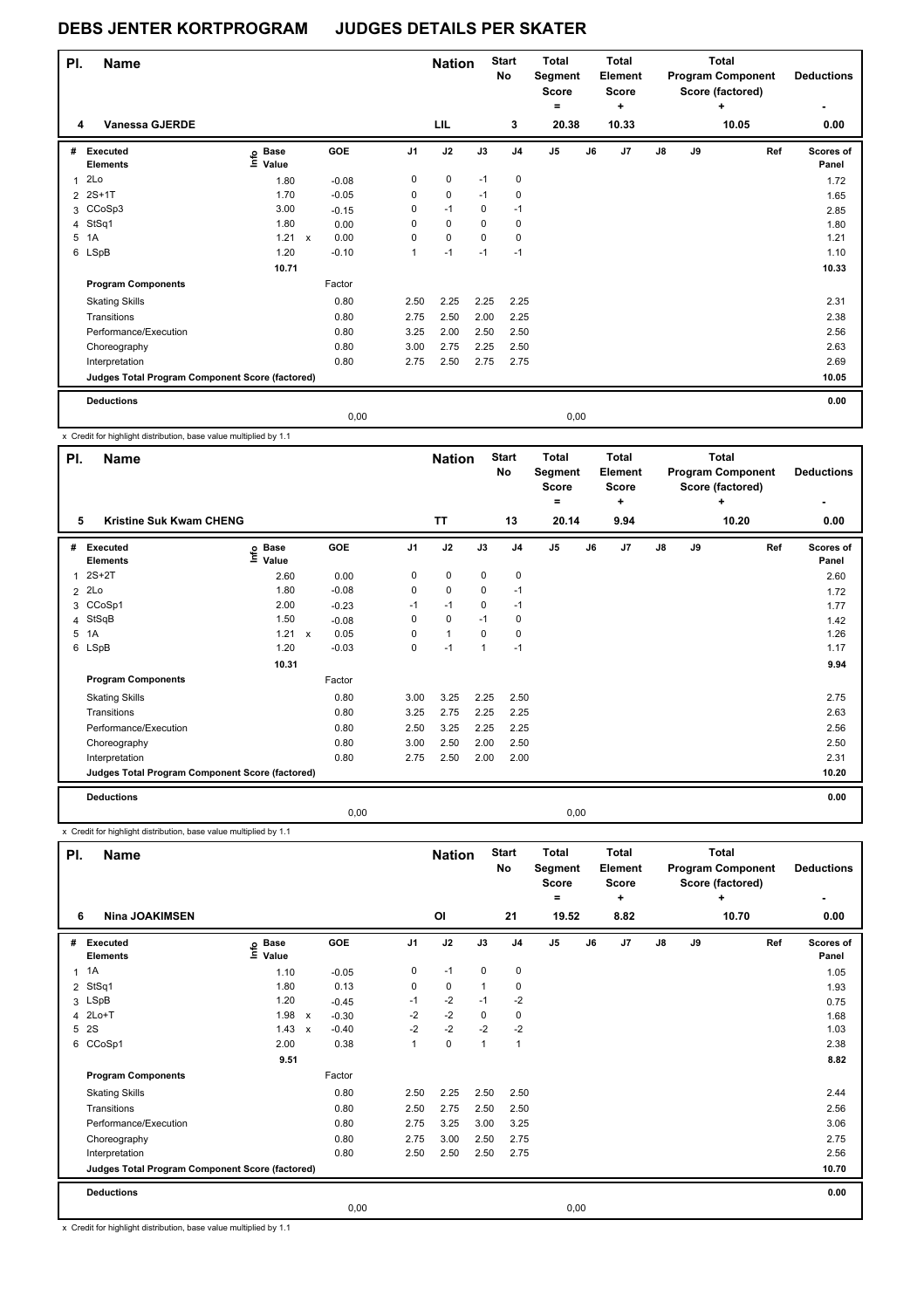| PI.            | <b>Name</b>                                     |         |                      |                           |         |                | <b>Nation</b> |             | <b>Start</b><br>No | <b>Total</b><br>Segment<br><b>Score</b><br>$=$ |       | <b>Total</b><br>Element<br><b>Score</b><br>÷ |               |    | <b>Total</b><br><b>Program Component</b><br>Score (factored)<br>٠ | <b>Deductions</b><br>۰ |
|----------------|-------------------------------------------------|---------|----------------------|---------------------------|---------|----------------|---------------|-------------|--------------------|------------------------------------------------|-------|----------------------------------------------|---------------|----|-------------------------------------------------------------------|------------------------|
| 7              | Rebecka TRANUNG HOLTEBU                         |         |                      |                           |         |                | <b>OSK</b>    |             | 10                 |                                                | 19.32 | 8.87                                         |               |    | 10.45                                                             | 0.00                   |
| #              | Executed<br><b>Elements</b>                     | ١mfo    | <b>Base</b><br>Value |                           | GOE     | J <sub>1</sub> | J2            | J3          | J <sub>4</sub>     | J5                                             | J6    | J <sub>7</sub>                               | $\mathsf{J}8$ | J9 | Ref                                                               | Scores of<br>Panel     |
| 1              | $2T+2T2$                                        | $\,<\,$ | 2.20                 |                           | $-0.60$ | $-3$           | $-3$          | $-3$        | $-3$               |                                                |       |                                              |               |    |                                                                   | 1.60                   |
| $\overline{2}$ | 2Lo                                             |         | 1.80                 |                           | 0.00    | 0              | $\mathbf 0$   | $\mathbf 0$ | 0                  |                                                |       |                                              |               |    |                                                                   | 1.80                   |
|                | 3 LSpB                                          |         | 1.20                 |                           | $-0.68$ | $-2$           | $-2$          | $-3$        | $-2$               |                                                |       |                                              |               |    |                                                                   | 0.52                   |
| 4              | 1A                                              |         | 1.21                 | $\boldsymbol{\mathsf{x}}$ | 0.05    | 0              | $\mathbf{1}$  | $\mathbf 0$ | 0                  |                                                |       |                                              |               |    |                                                                   | 1.26                   |
| 5              | CCoSp1                                          |         | 2.00                 |                           | $-0.08$ | 0              | $\mathbf 0$   | 0           | $-1$               |                                                |       |                                              |               |    |                                                                   | 1.92                   |
|                | 6 StSq1                                         |         | 1.80                 |                           | $-0.03$ | 0              | $-1$          | 1           | $-1$               |                                                |       |                                              |               |    |                                                                   | 1.77                   |
|                |                                                 |         | 10.21                |                           |         |                |               |             |                    |                                                |       |                                              |               |    |                                                                   | 8.87                   |
|                | <b>Program Components</b>                       |         |                      |                           | Factor  |                |               |             |                    |                                                |       |                                              |               |    |                                                                   |                        |
|                | <b>Skating Skills</b>                           |         |                      |                           | 0.80    | 3.25           | 2.75          | 2.25        | 3.00               |                                                |       |                                              |               |    |                                                                   | 2.81                   |
|                | Transitions                                     |         |                      |                           | 0.80    | 3.00           | 3.00          | 1.75        | 2.00               |                                                |       |                                              |               |    |                                                                   | 2.44                   |
|                | Performance/Execution                           |         |                      |                           | 0.80    | 2.50           | 2.75          | 2.50        | 3.00               |                                                |       |                                              |               |    |                                                                   | 2.69                   |
|                | Choreography                                    |         |                      |                           | 0.80    | 2.75           | 3.25          | 2.00        | 2.50               |                                                |       |                                              |               |    |                                                                   | 2.63                   |
|                | Interpretation                                  |         |                      |                           | 0.80    | 2.50           | 2.50          | 2.25        | 2.75               |                                                |       |                                              |               |    |                                                                   | 2.50                   |
|                | Judges Total Program Component Score (factored) |         |                      |                           |         |                |               |             |                    |                                                |       |                                              |               |    |                                                                   | 10.45                  |
|                | <b>Deductions</b>                               |         |                      |                           |         |                |               |             |                    |                                                |       |                                              |               |    |                                                                   | 0.00                   |
|                |                                                 |         |                      |                           | 0.00    |                |               |             |                    |                                                | 0,00  |                                              |               |    |                                                                   |                        |

< Under-rotated jump x Credit for highlight distribution, base value multiplied by 1.1

| PI.          | Name                                            |                            |                           |         |      | <b>Nation</b> |              | <b>Start</b><br>No | <b>Total</b><br>Segment<br><b>Score</b> |      | <b>Total</b><br>Element<br><b>Score</b> |               |    | <b>Total</b><br><b>Program Component</b><br>Score (factored) | <b>Deductions</b>  |
|--------------|-------------------------------------------------|----------------------------|---------------------------|---------|------|---------------|--------------|--------------------|-----------------------------------------|------|-----------------------------------------|---------------|----|--------------------------------------------------------------|--------------------|
| 8            | <b>Nathalie ALSAKER</b>                         |                            |                           |         |      | <b>BKK</b>    |              | 16                 | =<br>18.09                              |      | ÷<br>9.49                               |               |    | ÷<br>8.60                                                    | 0.00               |
| #            | Executed<br><b>Elements</b>                     | e Base<br>E Value<br>Value |                           | GOE     | J1   | J2            | J3           | J <sub>4</sub>     | J5                                      | J6   | J7                                      | $\mathsf{J}8$ | J9 | Ref                                                          | Scores of<br>Panel |
| $\mathbf{1}$ | $2S+T$                                          | 1.30                       |                           | $-0.25$ | $-2$ | $-3$          | 0            | 0                  |                                         |      |                                         |               |    |                                                              | 1.05               |
|              | 2 CCoSp3                                        | 3.00                       |                           | 0.13    | 0    | $\mathbf 0$   | $\mathbf{1}$ | 0                  |                                         |      |                                         |               |    |                                                              | 3.13               |
|              | 3 1A                                            | 1.21                       | $\mathsf{x}$              | $-0.05$ | 0    | $-1$          | 0            | 0                  |                                         |      |                                         |               |    |                                                              | 1.16               |
|              | 4 2Lo                                           | 1.98                       | $\boldsymbol{\mathsf{x}}$ | $-0.53$ | $-1$ | $-1$          | $-3$         | $-2$               |                                         |      |                                         |               |    |                                                              | 1.45               |
|              | 5 LSpB                                          | 1.20                       |                           | 0.00    | 0    | 0             | 0            | 0                  |                                         |      |                                         |               |    |                                                              | 1.20               |
|              | 6 StSqB                                         | 1.50                       |                           | 0.00    | 0    | $\mathbf 0$   | 0            | 0                  |                                         |      |                                         |               |    |                                                              | 1.50               |
|              |                                                 | 10.19                      |                           |         |      |               |              |                    |                                         |      |                                         |               |    |                                                              | 9.49               |
|              | <b>Program Components</b>                       |                            |                           | Factor  |      |               |              |                    |                                         |      |                                         |               |    |                                                              |                    |
|              | <b>Skating Skills</b>                           |                            |                           | 0.80    | 2.50 | 2.00          | 2.00         | 2.25               |                                         |      |                                         |               |    |                                                              | 2.19               |
|              | Transitions                                     |                            |                           | 0.80    | 2.50 | 2.00          | 1.75         | 2.00               |                                         |      |                                         |               |    |                                                              | 2.06               |
|              | Performance/Execution                           |                            |                           | 0.80    | 2.50 | 2.50          | 2.00         | 2.50               |                                         |      |                                         |               |    |                                                              | 2.38               |
|              | Choreography                                    |                            |                           | 0.80    | 2.50 | 1.50          | 2.00         | 2.50               |                                         |      |                                         |               |    |                                                              | 2.13               |
|              | Interpretation                                  |                            |                           | 0.80    | 2.25 | 1.75          | 1.75         | 2.25               |                                         |      |                                         |               |    |                                                              | 2.00               |
|              | Judges Total Program Component Score (factored) |                            |                           |         |      |               |              |                    |                                         |      |                                         |               |    |                                                              | 8.60               |
|              | <b>Deductions</b>                               |                            |                           |         |      |               |              |                    |                                         |      |                                         |               |    |                                                              | 0.00               |
|              |                                                 |                            |                           | 0,00    |      |               |              |                    |                                         | 0,00 |                                         |               |    |                                                              |                    |

x Credit for highlight distribution, base value multiplied by 1.1

| PI.          | <b>Name</b>                                     |      |                      |         |                | <b>Nation</b> |          | <b>Start</b><br>No | <b>Total</b><br>Segment<br><b>Score</b><br>۰ |      | Total<br>Element<br>Score<br>÷ |               |    | <b>Total</b><br><b>Program Component</b><br>Score (factored)<br>÷ | <b>Deductions</b>  |
|--------------|-------------------------------------------------|------|----------------------|---------|----------------|---------------|----------|--------------------|----------------------------------------------|------|--------------------------------|---------------|----|-------------------------------------------------------------------|--------------------|
| 9            | <b>Mathilde Austdahl SANDØY</b>                 |      |                      |         |                | 0I            |          | 14                 | 17.55                                        |      | 8.55                           |               |    | 9.00                                                              | 0.00               |
| #            | <b>Executed</b><br><b>Elements</b>              | lnfo | <b>Base</b><br>Value | GOE     | J <sub>1</sub> | J2            | J3       | J <sub>4</sub>     | J <sub>5</sub>                               | J6   | J7                             | $\mathsf{J}8$ | J9 | Ref                                                               | Scores of<br>Panel |
| $\mathbf{1}$ | LSpB                                            |      | 1.20                 | $-0.08$ | $-1$           | 0             | 0        | 0                  |                                              |      |                                |               |    |                                                                   | 1.12               |
| 2            | 2F                                              |      | 1.80                 | 0.00    | 0              | $\mathbf 0$   | 0        | 0                  |                                              |      |                                |               |    |                                                                   | 1.80               |
| 3            | 2Lo+2T<<                                        | <<   | 2.20                 | $-0.75$ | $-2$           | $-3$          | $-3$     | $-2$               |                                              |      |                                |               |    |                                                                   | 1.45               |
| 4            | CCoSp1                                          |      | 2.00                 | $-0.23$ | $-1$           | $-1$          | $-1$     | 0                  |                                              |      |                                |               |    |                                                                   | 1.77               |
| 5            | 1A                                              |      | 1.21 x               | 0.00    | 0              | 0             | $\Omega$ | 0                  |                                              |      |                                |               |    |                                                                   | 1.21               |
| 6            | StSqB                                           |      | 1.50                 | $-0.30$ | $-1$           | $-1$          | $-1$     | $-1$               |                                              |      |                                |               |    |                                                                   | 1.20               |
|              |                                                 |      | 9.91                 |         |                |               |          |                    |                                              |      |                                |               |    |                                                                   | 8.55               |
|              | <b>Program Components</b>                       |      |                      | Factor  |                |               |          |                    |                                              |      |                                |               |    |                                                                   |                    |
|              | <b>Skating Skills</b>                           |      |                      | 0.80    | 2.50           | 2.00          | 2.50     | 2.25               |                                              |      |                                |               |    |                                                                   | 2.31               |
|              | Transitions                                     |      |                      | 0.80    | 2.25           | 2.50          | 2.25     | 2.00               |                                              |      |                                |               |    |                                                                   | 2.25               |
|              | Performance/Execution                           |      |                      | 0.80    | 2.00           | 2.25          | 2.50     | 2.50               |                                              |      |                                |               |    |                                                                   | 2.31               |
|              | Choreography                                    |      |                      | 0.80    | 2.25           | 2.00          | 2.25     | 2.25               |                                              |      |                                |               |    |                                                                   | 2.19               |
|              | Interpretation                                  |      |                      | 0.80    | 2.25           | 2.25          | 2.00     | 2.25               |                                              |      |                                |               |    |                                                                   | 2.19               |
|              | Judges Total Program Component Score (factored) |      |                      |         |                |               |          |                    |                                              |      |                                |               |    |                                                                   | 9.00               |
|              | <b>Deductions</b>                               |      |                      |         |                |               |          |                    |                                              |      |                                |               |    |                                                                   | 0.00               |
|              |                                                 |      |                      | 0,00    |                |               |          |                    |                                              | 0,00 |                                |               |    |                                                                   |                    |

<< Downgraded jump x Credit for highlight distribution, base value multiplied by 1.1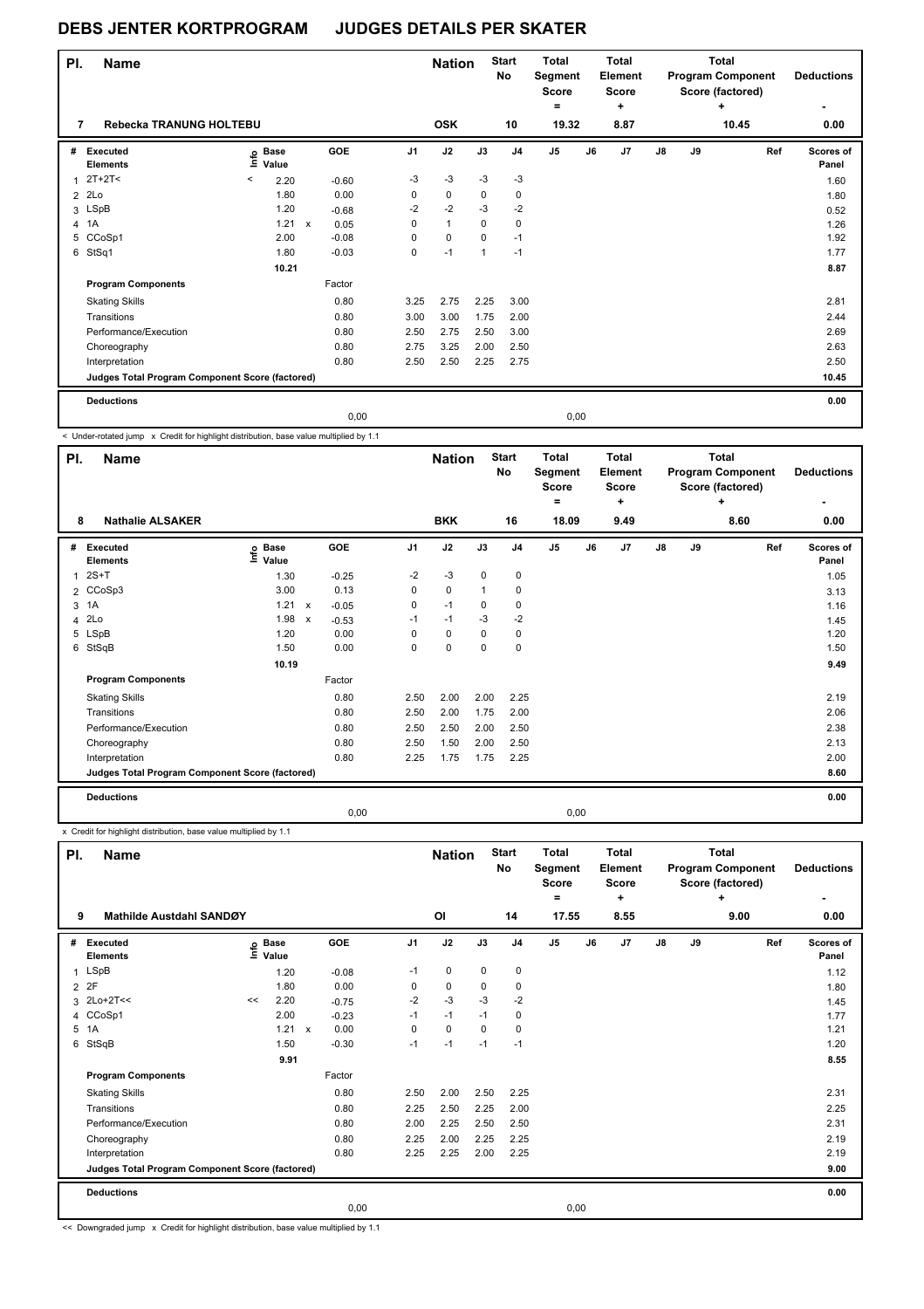| PI. | <b>Name</b>                                     |    |                      |              |            |                | <b>Nation</b> |          | <b>Start</b><br>No | <b>Total</b><br>Segment<br><b>Score</b><br>$\equiv$ |      | Total<br>Element<br><b>Score</b><br>÷ |    |    | <b>Total</b><br><b>Program Component</b><br>Score (factored)<br>÷ | <b>Deductions</b><br>۰ |
|-----|-------------------------------------------------|----|----------------------|--------------|------------|----------------|---------------|----------|--------------------|-----------------------------------------------------|------|---------------------------------------|----|----|-------------------------------------------------------------------|------------------------|
| 10  | <b>Andrea LAE</b>                               |    |                      |              |            |                | <b>OSK</b>    |          | $\mathbf 2$        | 17.36                                               |      | 7.91                                  |    |    | 10.45                                                             | 1.00                   |
| #   | Executed<br><b>Elements</b>                     | ١m | <b>Base</b><br>Value |              | <b>GOE</b> | J <sub>1</sub> | J2            | J3       | J <sub>4</sub>     | J5                                                  | J6   | J7                                    | J8 | J9 | Ref                                                               | Scores of<br>Panel     |
| 1   | 2Lz                                             | <  | 1.50                 |              | $-0.90$    | $-3$           | $-3$          | $-3$     | $-3$               |                                                     |      |                                       |    |    |                                                                   | 0.60                   |
|     | 2 2S+2Lo<<                                      | << | 1.80                 |              | $-0.60$    | $-3$           | $-3$          | $-3$     | $-3$               |                                                     |      |                                       |    |    |                                                                   | 1.20                   |
|     | 3 LSpB                                          |    | 1.20                 |              | $-0.30$    | $-1$           | 0             | $-1$     | $-2$               |                                                     |      |                                       |    |    |                                                                   | 0.90                   |
|     | 4 1A                                            |    | 1.21                 | $\mathsf{x}$ | 0.10       | 1              | $\mathbf{1}$  | $\Omega$ | 0                  |                                                     |      |                                       |    |    |                                                                   | 1.31                   |
|     | 5 CCoSp1                                        |    | 2.00                 |              | 0.13       | $\Omega$       | 0             | 1        | $\Omega$           |                                                     |      |                                       |    |    |                                                                   | 2.13                   |
| 6   | StSq1                                           |    | 1.80                 |              | $-0.03$    | 0              | $\mathbf{1}$  | $-1$     | $-1$               |                                                     |      |                                       |    |    |                                                                   | 1.77                   |
|     |                                                 |    | 9.51                 |              |            |                |               |          |                    |                                                     |      |                                       |    |    |                                                                   | 7.91                   |
|     | <b>Program Components</b>                       |    |                      |              | Factor     |                |               |          |                    |                                                     |      |                                       |    |    |                                                                   |                        |
|     | <b>Skating Skills</b>                           |    |                      |              | 0.80       | 3.25           | 3.25          | 2.50     | 2.75               |                                                     |      |                                       |    |    |                                                                   | 2.94                   |
|     | Transitions                                     |    |                      |              | 0.80       | 3.00           | 3.25          | 1.75     | 2.00               |                                                     |      |                                       |    |    |                                                                   | 2.50                   |
|     | Performance/Execution                           |    |                      |              | 0.80       | 2.75           | 2.50          | 2.25     | 2.50               |                                                     |      |                                       |    |    |                                                                   | 2.50                   |
|     | Choreography                                    |    |                      |              | 0.80       | 3.25           | 2.75          | 2.25     | 2.50               |                                                     |      |                                       |    |    |                                                                   | 2.69                   |
|     | Interpretation                                  |    |                      |              | 0.80       | 3.00           | 2.50          | 2.00     | 2.25               |                                                     |      |                                       |    |    |                                                                   | 2.44                   |
|     | Judges Total Program Component Score (factored) |    |                      |              |            |                |               |          |                    |                                                     |      |                                       |    |    |                                                                   | 10.45                  |
|     | <b>Deductions</b>                               |    |                      | Falls:       | $-1.00$    |                |               |          |                    |                                                     |      |                                       |    |    |                                                                   | $-1.00$                |
|     |                                                 |    |                      |              | 0,00       |                |               |          |                    |                                                     | 0,00 |                                       |    |    |                                                                   |                        |

< Under-rotated jump << Downgraded jump x Credit for highlight distribution, base value multiplied by 1.1

| PI.         | <b>Name</b>                                     |                   |         |                | <b>Nation</b> |      | <b>Start</b><br>No | <b>Total</b><br>Segment<br><b>Score</b><br>$=$ |    | Total<br>Element<br><b>Score</b><br>٠ |               |    | <b>Total</b><br><b>Program Component</b><br>Score (factored)<br>٠ | <b>Deductions</b><br>۰ |
|-------------|-------------------------------------------------|-------------------|---------|----------------|---------------|------|--------------------|------------------------------------------------|----|---------------------------------------|---------------|----|-------------------------------------------------------------------|------------------------|
| 11          | <b>Frida Eline JENSEN</b>                       |                   |         |                | <b>SIL</b>    |      | 6                  | 17.30                                          |    | 7.75                                  |               |    | 9.55                                                              | 0.00                   |
| #           | <b>Executed</b><br><b>Elements</b>              | e Base<br>⊆ Value | GOE     | J <sub>1</sub> | J2            | J3   | J <sub>4</sub>     | J <sub>5</sub>                                 | J6 | J7                                    | $\mathsf{J}8$ | J9 | Ref                                                               | Scores of<br>Panel     |
| $\mathbf 1$ | 2S                                              | 1.30              | $-0.05$ | $-1$           | 0             | 0    | 0                  |                                                |    |                                       |               |    |                                                                   | 1.25                   |
|             | 2 2Lo+1Lo                                       | 2.30              | 0.00    | 0              | 0             | 0    | 0                  |                                                |    |                                       |               |    |                                                                   | 2.30                   |
|             | 3 1A                                            | 1.10              | 0.05    | 0              | $\mathbf 0$   | 0    | 1                  |                                                |    |                                       |               |    |                                                                   | 1.15                   |
|             | 4 CCoSpB                                        | 1.70              | $-0.30$ | 0              | $-1$          | $-2$ | $-1$               |                                                |    |                                       |               |    |                                                                   | 1.40                   |
|             | 5 StSq1                                         | 1.80              | $-0.15$ | $-1$           | 0             | $-1$ | 0                  |                                                |    |                                       |               |    |                                                                   | 1.65                   |
|             | 6 LSp                                           | 0.00              | 0.00    |                |               |      |                    |                                                |    |                                       |               |    |                                                                   | 0.00                   |
|             |                                                 | 8.20              |         |                |               |      |                    |                                                |    |                                       |               |    |                                                                   | 7.75                   |
|             | <b>Program Components</b>                       |                   | Factor  |                |               |      |                    |                                                |    |                                       |               |    |                                                                   |                        |
|             | <b>Skating Skills</b>                           |                   | 0.80    | 3.00           | 2.75          | 2.50 | 2.50               |                                                |    |                                       |               |    |                                                                   | 2.69                   |
|             | Transitions                                     |                   | 0.80    | 2.75           | 3.25          | 2.00 | 2.25               |                                                |    |                                       |               |    |                                                                   | 2.56                   |
|             | Performance/Execution                           |                   | 0.80    | 2.25           | 2.50          | 2.25 | 2.50               |                                                |    |                                       |               |    |                                                                   | 2.38                   |
|             | Choreography                                    |                   | 0.80    | 2.75           | 2.00          | 2.00 | 2.25               |                                                |    |                                       |               |    |                                                                   | 2.25                   |
|             | Interpretation                                  |                   | 0.80    | 2.25           | 2.00          | 2.00 | 2.00               |                                                |    |                                       |               |    |                                                                   | 2.06                   |
|             | Judges Total Program Component Score (factored) |                   |         |                |               |      |                    |                                                |    |                                       |               |    |                                                                   | 9.55                   |

**Deductions 0.00**

|              |                                                 |    |                            | 0,00    |                |                             |          |                          |                                                | 0,00 |                                               |    |    |                                                                            |                           |
|--------------|-------------------------------------------------|----|----------------------------|---------|----------------|-----------------------------|----------|--------------------------|------------------------------------------------|------|-----------------------------------------------|----|----|----------------------------------------------------------------------------|---------------------------|
| PI.<br>12    | <b>Name</b><br><b>Victoria GRANDAHL</b>         |    |                            |         |                | <b>Nation</b><br><b>SSK</b> |          | <b>Start</b><br>No<br>22 | Total<br>Segment<br><b>Score</b><br>Ξ<br>17.05 |      | Total<br>Element<br><b>Score</b><br>÷<br>7.05 |    |    | <b>Total</b><br><b>Program Component</b><br>Score (factored)<br>٠<br>10.00 | <b>Deductions</b><br>0.00 |
| #            | Executed<br><b>Elements</b>                     |    | e Base<br>E Value<br>Value | GOE     | J <sub>1</sub> | J2                          | J3       | J <sub>4</sub>           | J <sub>5</sub>                                 | J6   | J <sub>7</sub>                                | J8 | J9 | Ref                                                                        | Scores of<br>Panel        |
| $\mathbf{1}$ | 2Lo<<                                           | << | 0.50                       | $-0.30$ | -3             | $-3$                        | $-3$     | $-3$                     |                                                |      |                                               |    |    |                                                                            | 0.20                      |
|              | 2 2S+1T                                         |    | 1.70                       | $-0.40$ | $-2$           | $-2$                        | $-2$     | $-2$                     |                                                |      |                                               |    |    |                                                                            | 1.30                      |
|              | 3 LSpB                                          |    | 1.20                       | $-0.08$ | 0              | $\mathbf 0$                 | 0        | $-1$                     |                                                |      |                                               |    |    |                                                                            | 1.12                      |
|              | 4 StSq1                                         |    | 1.80                       | $-0.08$ | 0              | $\mathbf 0$                 | 0        | $-1$                     |                                                |      |                                               |    |    |                                                                            | 1.72                      |
| 5            | 1A                                              |    | $1.21 \times$              | $-0.05$ | 0              | $-1$                        | $\Omega$ | $\mathbf 0$              |                                                |      |                                               |    |    |                                                                            | 1.16                      |
| 6            | CCoSpB                                          |    | 1.70                       | $-0.15$ | 0              | $-1$                        | 0        | $-1$                     |                                                |      |                                               |    |    |                                                                            | 1.55                      |
|              |                                                 |    | 8.11                       |         |                |                             |          |                          |                                                |      |                                               |    |    |                                                                            | 7.05                      |
|              | <b>Program Components</b>                       |    |                            | Factor  |                |                             |          |                          |                                                |      |                                               |    |    |                                                                            |                           |
|              | <b>Skating Skills</b>                           |    |                            | 0.80    | 3.00           | 3.00                        | 2.50     | 2.50                     |                                                |      |                                               |    |    |                                                                            | 2.75                      |
|              | Transitions                                     |    |                            | 0.80    | 2.75           | 2.75                        | 2.25     | 2.50                     |                                                |      |                                               |    |    |                                                                            | 2.56                      |
|              | Performance/Execution                           |    |                            | 0.80    | 2.25           | 2.50                        | 2.50     | 2.50                     |                                                |      |                                               |    |    |                                                                            | 2.44                      |
|              | Choreography                                    |    |                            | 0.80    | 2.75           | 2.75                        | 2.25     | 2.50                     |                                                |      |                                               |    |    |                                                                            | 2.56                      |
|              | Interpretation                                  |    |                            | 0.80    | 2.50           | 2.00                        | 2.00     | 2.25                     |                                                |      |                                               |    |    |                                                                            | 2.19                      |
|              | Judges Total Program Component Score (factored) |    |                            |         |                |                             |          |                          |                                                |      |                                               |    |    |                                                                            | 10.00                     |
|              | <b>Deductions</b>                               |    |                            |         |                |                             |          |                          |                                                |      |                                               |    |    |                                                                            | 0.00                      |
|              |                                                 |    |                            | 0,00    |                |                             |          |                          |                                                | 0,00 |                                               |    |    |                                                                            |                           |

<< Downgraded jump x Credit for highlight distribution, base value multiplied by 1.1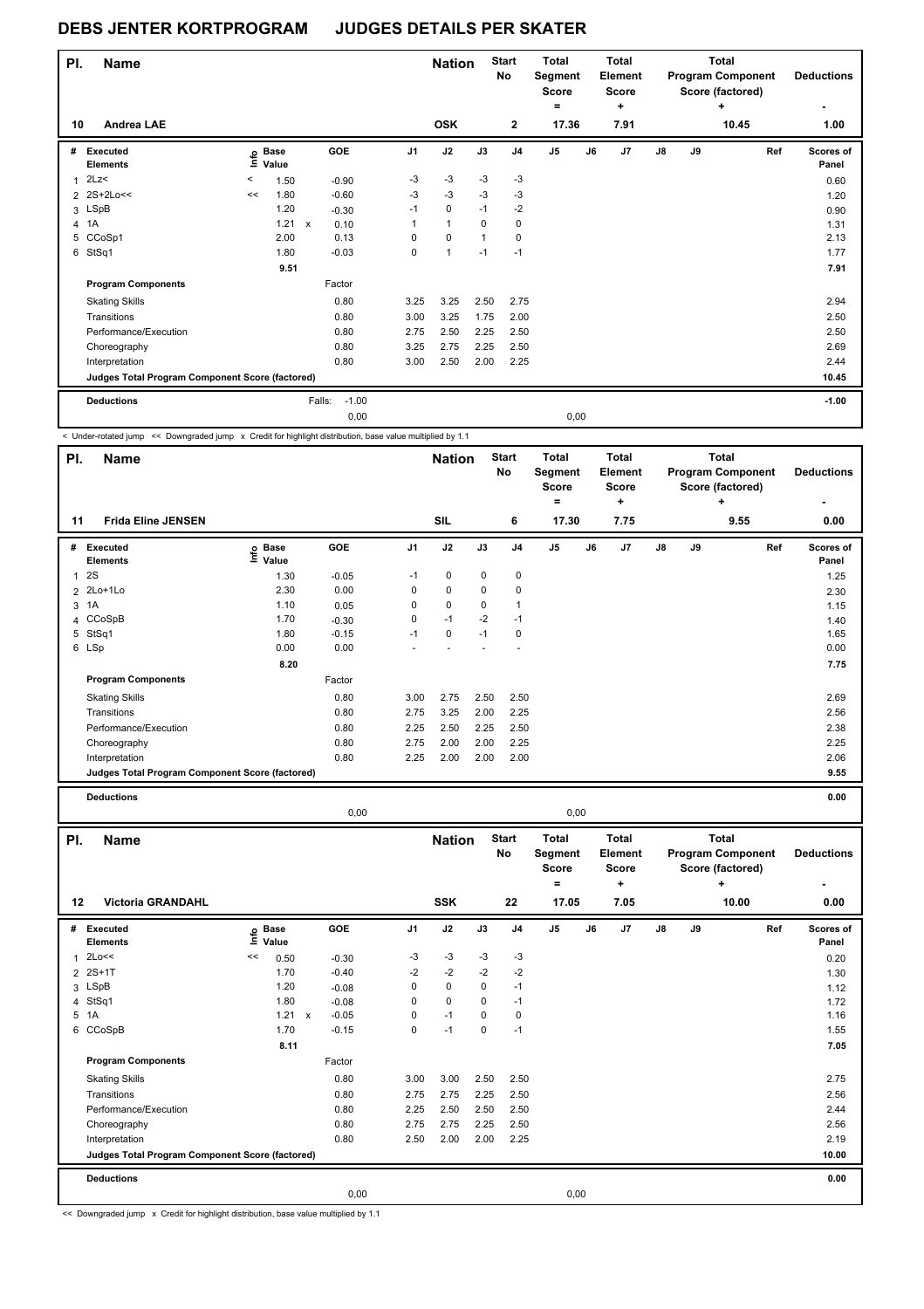| PI.            | <b>Name</b>                                     |         |                   |         |                | <b>Nation</b> |             | <b>Start</b><br>No | <b>Total</b><br>Segment<br><b>Score</b><br>$=$ |      | <b>Total</b><br><b>Element</b><br><b>Score</b><br>٠ |               |    | <b>Total</b><br><b>Program Component</b><br>Score (factored)<br>٠ | <b>Deductions</b>  |
|----------------|-------------------------------------------------|---------|-------------------|---------|----------------|---------------|-------------|--------------------|------------------------------------------------|------|-----------------------------------------------------|---------------|----|-------------------------------------------------------------------|--------------------|
| 13             | <b>Anna Emilie HAGEN</b>                        |         |                   |         |                | <b>SKK</b>    |             | $\overline{7}$     | 16.92                                          |      | 8.12                                                |               |    | 8.80                                                              | 0.00               |
| #              | Executed<br><b>Elements</b>                     |         | e Base<br>E Value | GOE     | J <sub>1</sub> | J2            | J3          | J <sub>4</sub>     | J <sub>5</sub>                                 | J6   | J <sub>7</sub>                                      | $\mathsf{J}8$ | J9 | Ref                                                               | Scores of<br>Panel |
| $\mathbf{1}$   | 1A                                              |         | 1.10              | 0.10    | 0              | $\mathbf{1}$  | 0           | 1                  |                                                |      |                                                     |               |    |                                                                   | 1.20               |
| $\overline{2}$ | 2F                                              |         | 1.80              | $-0.45$ | $-1$           | $-3$          | $-1$        | $-1$               |                                                |      |                                                     |               |    |                                                                   | 1.35               |
|                | 3 LSpB                                          |         | 1.20              | $-0.18$ | 0              | $-2$          | $-2$        | 1                  |                                                |      |                                                     |               |    |                                                                   | 1.02               |
|                | 4 2S<+1Lo                                       | $\prec$ | 1.40              | $-0.40$ | $-2$           | $-2$          | $-2$        | $-2$               |                                                |      |                                                     |               |    |                                                                   | 1.00               |
|                | 5 CCoSpB                                        |         | 1.70              | 0.50    | $\mathbf{1}$   | $\mathbf{1}$  | $\mathbf 0$ | $\overline{2}$     |                                                |      |                                                     |               |    |                                                                   | 2.20               |
|                | 6 StSqB                                         |         | 1.50              | $-0.15$ | $-1$           | $-1$          | 0           | 0                  |                                                |      |                                                     |               |    |                                                                   | 1.35               |
|                |                                                 |         | 8.70              |         |                |               |             |                    |                                                |      |                                                     |               |    |                                                                   | 8.12               |
|                | <b>Program Components</b>                       |         |                   | Factor  |                |               |             |                    |                                                |      |                                                     |               |    |                                                                   |                    |
|                | <b>Skating Skills</b>                           |         |                   | 0.80    | 2.75           | 2.75          | 2.00        | 2.25               |                                                |      |                                                     |               |    |                                                                   | 2.44               |
|                | Transitions                                     |         |                   | 0.80    | 2.50           | 1.75          | 1.75        | 2.25               |                                                |      |                                                     |               |    |                                                                   | 2.06               |
|                | Performance/Execution                           |         |                   | 0.80    | 2.25           | 2.25          | 2.00        | 2.50               |                                                |      |                                                     |               |    |                                                                   | 2.25               |
|                | Choreography                                    |         |                   | 0.80    | 2.50           | 2.25          | 1.75        | 2.25               |                                                |      |                                                     |               |    |                                                                   | 2.19               |
|                | Interpretation                                  |         |                   | 0.80    | 2.25           | 1.75          | 1.50        | 2.75               |                                                |      |                                                     |               |    |                                                                   | 2.06               |
|                | Judges Total Program Component Score (factored) |         |                   |         |                |               |             |                    |                                                |      |                                                     |               |    |                                                                   | 8.80               |
|                | <b>Deductions</b>                               |         |                   |         |                |               |             |                    |                                                |      |                                                     |               |    |                                                                   | 0.00               |
|                |                                                 |         |                   | 0.00    |                |               |             |                    |                                                | 0,00 |                                                     |               |    |                                                                   |                    |

|              | < Under-rotated jump                            |                              |                           |         |                |                             |             |                                |                                              |       |                                                             |               |    |                                                                    |     |                                |
|--------------|-------------------------------------------------|------------------------------|---------------------------|---------|----------------|-----------------------------|-------------|--------------------------------|----------------------------------------------|-------|-------------------------------------------------------------|---------------|----|--------------------------------------------------------------------|-----|--------------------------------|
| PI.<br>14    | <b>Name</b><br><b>Mia Dybsand BRATLIE</b>       |                              |                           |         |                | <b>Nation</b><br><b>SIL</b> |             | <b>Start</b><br><b>No</b><br>8 | <b>Total</b><br>Segment<br><b>Score</b><br>۰ | 16.90 | <b>Total</b><br><b>Element</b><br><b>Score</b><br>÷<br>8.00 |               |    | Total<br><b>Program Component</b><br>Score (factored)<br>÷<br>8.90 |     | <b>Deductions</b><br>٠<br>0.00 |
|              |                                                 |                              |                           |         |                |                             |             |                                |                                              |       |                                                             |               |    |                                                                    |     |                                |
| #            | <b>Executed</b><br><b>Elements</b>              | <b>Base</b><br>lnfo<br>Value |                           | GOE     | J <sub>1</sub> | J2                          | J3          | J <sub>4</sub>                 | J <sub>5</sub>                               | J6    | J7                                                          | $\mathsf{J}8$ | J9 |                                                                    | Ref | Scores of<br>Panel             |
| $\mathbf{1}$ | LSpB                                            | 1.20                         |                           | $-0.23$ | 0              | $-1$                        | $-1$        | $-1$                           |                                              |       |                                                             |               |    |                                                                    |     | 0.97                           |
| 2            | 2S                                              | 1.30                         |                           | $-0.10$ | $-1$           | $-1$                        | 0           | 0                              |                                              |       |                                                             |               |    |                                                                    |     | 1.20                           |
| 3            | 1A                                              | 1.10                         |                           | 0.00    | 0              | $\mathbf 0$                 | $\Omega$    | 0                              |                                              |       |                                                             |               |    |                                                                    |     | 1.10                           |
| 4            | StSq1                                           | 1.80                         |                           | 0.25    | 1              | $\mathbf{1}$                | $\mathbf 0$ | 0                              |                                              |       |                                                             |               |    |                                                                    |     | 2.05                           |
| 5            | $1Lz+1Lo$                                       | 1.21                         | $\boldsymbol{\mathsf{x}}$ | $-0.15$ | 0              | $-3$                        | $-3$        | 0                              |                                              |       |                                                             |               |    |                                                                    |     | 1.06                           |
|              | 6 CCoSpB                                        | 1.70                         |                           | $-0.08$ | $-1$           | $\mathbf 0$                 | $\mathbf 0$ | $\mathbf 0$                    |                                              |       |                                                             |               |    |                                                                    |     | 1.62                           |
|              |                                                 | 8.31                         |                           |         |                |                             |             |                                |                                              |       |                                                             |               |    |                                                                    |     | 8.00                           |
|              | <b>Program Components</b>                       |                              |                           | Factor  |                |                             |             |                                |                                              |       |                                                             |               |    |                                                                    |     |                                |
|              | <b>Skating Skills</b>                           |                              |                           | 0.80    | 3.25           | 3.25                        | 2.25        | 2.25                           |                                              |       |                                                             |               |    |                                                                    |     | 2.75                           |
|              | Transitions                                     |                              |                           | 0.80    | 2.75           | 2.50                        | 2.00        | 1.75                           |                                              |       |                                                             |               |    |                                                                    |     | 2.25                           |
|              | Performance/Execution                           |                              |                           | 0.80    | 2.25           | 2.25                        | 2.25        | 2.25                           |                                              |       |                                                             |               |    |                                                                    |     | 2.25                           |
|              | Choreography                                    |                              |                           | 0.80    | 2.50           | 2.25                        | 1.75        | 1.75                           |                                              |       |                                                             |               |    |                                                                    |     | 2.06                           |
|              | Interpretation                                  |                              |                           | 0.80    | 2.25           | 1.50                        | 1.75        | 1.75                           |                                              |       |                                                             |               |    |                                                                    |     | 1.81                           |
|              | Judges Total Program Component Score (factored) |                              |                           |         |                |                             |             |                                |                                              |       |                                                             |               |    |                                                                    |     | 8.90                           |
|              | <b>Deductions</b>                               |                              |                           |         |                |                             |             |                                |                                              |       |                                                             |               |    |                                                                    |     | 0.00                           |
|              |                                                 |                              |                           | 0,00    |                |                             |             |                                |                                              | 0,00  |                                                             |               |    |                                                                    |     |                                |

x Credit for highlight distribution, base value multiplied by 1.1

| PI.            | <b>Name</b>                                     | <b>Kristine STAVA</b> |                   |                           |                   |              | <b>Nation</b>           |              | <b>Start</b><br>No | <b>Total</b><br>Segment<br><b>Score</b><br>۰ |      | <b>Total</b><br><b>Element</b><br><b>Score</b><br>÷ |               |    | <b>Total</b><br><b>Program Component</b><br>Score (factored)<br>٠ | <b>Deductions</b>  |
|----------------|-------------------------------------------------|-----------------------|-------------------|---------------------------|-------------------|--------------|-------------------------|--------------|--------------------|----------------------------------------------|------|-----------------------------------------------------|---------------|----|-------------------------------------------------------------------|--------------------|
| 15             |                                                 |                       |                   |                           |                   |              | <b>BSK</b>              |              | 17                 | 15.95                                        |      | 7.25                                                |               |    | 9.70                                                              | 1.00               |
| #              | <b>Executed</b><br><b>Elements</b>              |                       | e Base<br>⊆ Value |                           | GOE               | J1           | J2                      | J3           | J <sub>4</sub>     | J <sub>5</sub>                               | J6   | J7                                                  | $\mathsf{J}8$ | J9 | Ref                                                               | Scores of<br>Panel |
| 1              | StSqB                                           |                       | 1.50              |                           | 0.05              | 0            | $\mathbf 0$             | 1            | $-1$               |                                              |      |                                                     |               |    |                                                                   | 1.55               |
| $\overline{2}$ | 1A                                              |                       | 1.10              |                           | 0.00              | 0            | 0                       | 0            | $\mathbf 0$        |                                              |      |                                                     |               |    |                                                                   | 1.10               |
|                | 3 CCoSpB                                        |                       | 1.70              |                           | $-0.90$           | $-3$         | $-3$                    | $-3$         | $-3$               |                                              |      |                                                     |               |    |                                                                   | 0.80               |
| 4              | 2F<<                                            | <<                    | 0.55              | $\boldsymbol{\mathsf{x}}$ | $-0.30$           | $-3$         | $-3$                    | $-3$         | $-3$               |                                              |      |                                                     |               |    |                                                                   | 0.25               |
|                | $5$ $2T+1T$                                     |                       | 1.87              | $\boldsymbol{\mathsf{x}}$ | $-0.15$           | 0            | $\mathbf 0$             | 0            | $-3$               |                                              |      |                                                     |               |    |                                                                   | 1.72               |
|                | 6 LSpB                                          |                       | 1.20              |                           | 0.63              | $\mathbf{1}$ | $\overline{\mathbf{c}}$ | $\mathbf{1}$ | 1                  |                                              |      |                                                     |               |    |                                                                   | 1.83               |
|                |                                                 |                       | 7.92              |                           |                   |              |                         |              |                    |                                              |      |                                                     |               |    |                                                                   | 7.25               |
|                | <b>Program Components</b>                       |                       |                   |                           | Factor            |              |                         |              |                    |                                              |      |                                                     |               |    |                                                                   |                    |
|                | <b>Skating Skills</b>                           |                       |                   |                           | 0.80              | 2.75         | 2.75                    | 2.50         | 2.50               |                                              |      |                                                     |               |    |                                                                   | 2.63               |
|                | Transitions                                     |                       |                   |                           | 0.80              | 2.75         | 2.25                    | 2.00         | 2.00               |                                              |      |                                                     |               |    |                                                                   | 2.25               |
|                | Performance/Execution                           |                       |                   |                           | 0.80              | 2.50         | 2.25                    | 2.50         | 2.50               |                                              |      |                                                     |               |    |                                                                   | 2.44               |
|                | Choreography                                    |                       |                   |                           | 0.80              | 2.50         | 2.75                    | 2.25         | 2.25               |                                              |      |                                                     |               |    |                                                                   | 2.44               |
|                | Interpretation                                  |                       |                   |                           | 0.80              | 2.50         | 2.25                    | 2.50         | 2.25               |                                              |      |                                                     |               |    |                                                                   | 2.38               |
|                | Judges Total Program Component Score (factored) |                       |                   |                           |                   |              |                         |              |                    |                                              |      |                                                     |               |    |                                                                   | 9.70               |
|                | <b>Deductions</b>                               |                       |                   |                           | $-1.00$<br>Falls: |              |                         |              |                    |                                              |      |                                                     |               |    |                                                                   | $-1.00$            |
|                |                                                 |                       |                   |                           | 0,00              |              |                         |              |                    |                                              | 0,00 |                                                     |               |    |                                                                   |                    |

<< Downgraded jump x Credit for highlight distribution, base value multiplied by 1.1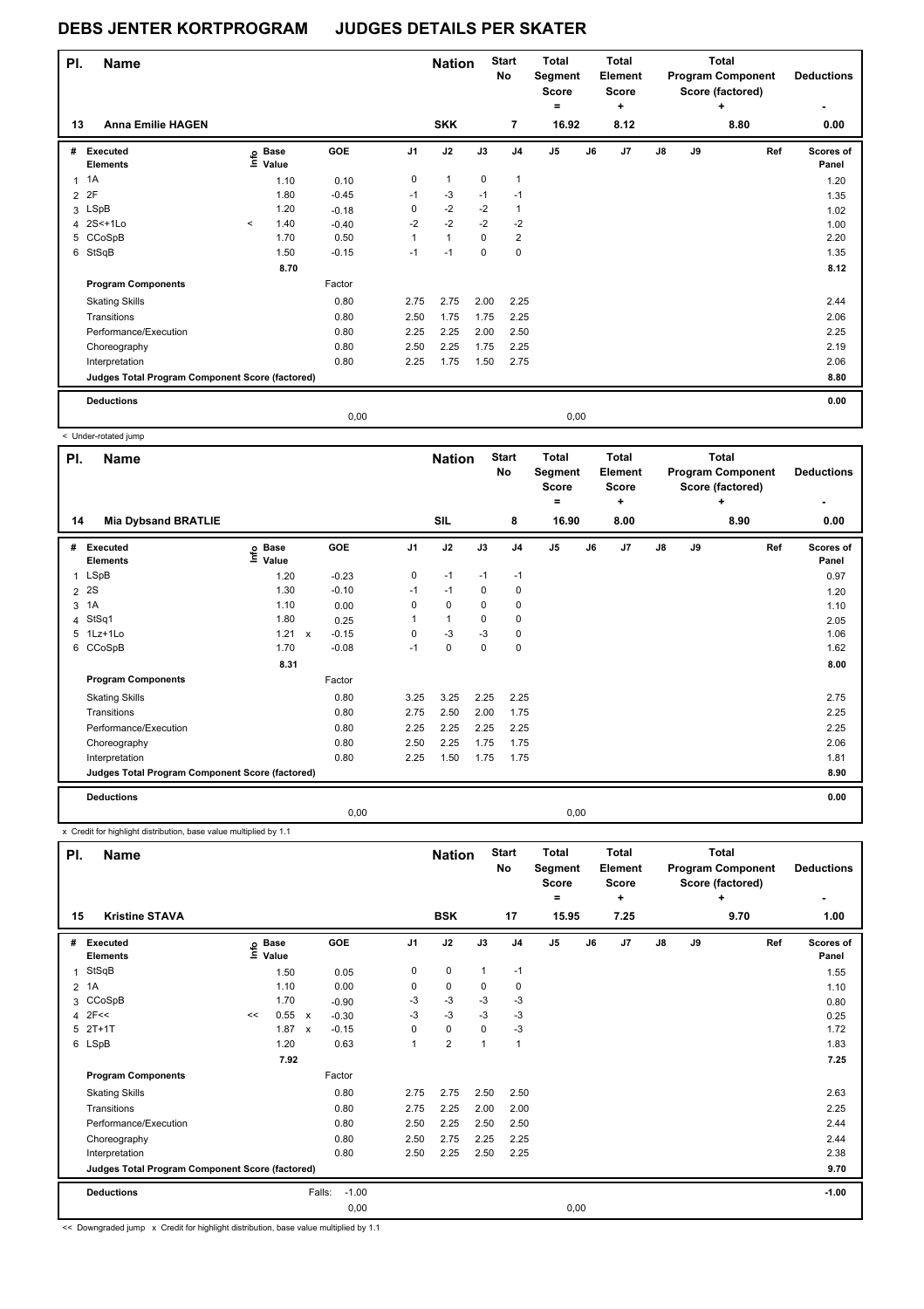| PI.            | <b>Name</b><br><b>Vilde RYGG</b>                |                   |              |         |                | <b>Nation</b> |      | <b>Start</b><br>No | <b>Total</b><br>Segment<br><b>Score</b><br>۰ |      | Total<br>Element<br><b>Score</b><br>٠ |               |    | <b>Total</b><br><b>Program Component</b><br>Score (factored)<br>÷ | <b>Deductions</b>  |
|----------------|-------------------------------------------------|-------------------|--------------|---------|----------------|---------------|------|--------------------|----------------------------------------------|------|---------------------------------------|---------------|----|-------------------------------------------------------------------|--------------------|
| 16             |                                                 |                   |              |         |                | <b>TSK</b>    |      | 19                 | 15.37                                        |      | 6.82                                  |               |    | 8.55                                                              | 0.00               |
| #              | Executed<br><b>Elements</b>                     | e Base<br>E Value |              | GOE     | J <sub>1</sub> | J2            | J3   | J <sub>4</sub>     | J5                                           | J6   | J7                                    | $\mathsf{J}8$ | J9 | Ref                                                               | Scores of<br>Panel |
| $\mathbf{1}$   | 1A                                              | 1.10              |              | $-0.05$ | 0              | $-1$          | 0    | 0                  |                                              |      |                                       |               |    |                                                                   | 1.05               |
| $\overline{2}$ | 2S                                              | 1.30              |              | $-0.15$ | 0              | $-1$          | $-1$ | $-1$               |                                              |      |                                       |               |    |                                                                   | 1.15               |
|                | 3 CCoSpB                                        | 1.70              |              | $-0.38$ | $-2$           | $-2$          | 0    | $-1$               |                                              |      |                                       |               |    |                                                                   | 1.32               |
|                | 4 2T+T                                          | 1.43              | $\mathsf{x}$ | $-0.45$ | $-2$           | $-3$          | $-2$ | $-2$               |                                              |      |                                       |               |    |                                                                   | 0.98               |
|                | 5 LSpB                                          | 1.20              |              | $-0.30$ | $-1$           | $-1$          | $-1$ | $-1$               |                                              |      |                                       |               |    |                                                                   | 0.90               |
| 6              | StSqB                                           | 1.50              |              | $-0.08$ | 0              | 0             | $-1$ | 0                  |                                              |      |                                       |               |    |                                                                   | 1.42               |
|                |                                                 | 8.23              |              |         |                |               |      |                    |                                              |      |                                       |               |    |                                                                   | 6.82               |
|                | <b>Program Components</b>                       |                   |              | Factor  |                |               |      |                    |                                              |      |                                       |               |    |                                                                   |                    |
|                | <b>Skating Skills</b>                           |                   |              | 0.80    | 2.50           | 2.25          | 2.25 | 2.00               |                                              |      |                                       |               |    |                                                                   | 2.25               |
|                | Transitions                                     |                   |              | 0.80    | 2.25           | 1.75          | 1.75 | 2.00               |                                              |      |                                       |               |    |                                                                   | 1.94               |
|                | Performance/Execution                           |                   |              | 0.80    | 2.25           | 2.00          | 2.25 | 2.25               |                                              |      |                                       |               |    |                                                                   | 2.19               |
|                | Choreography                                    |                   |              | 0.80    | 2.50           | 2.25          | 2.00 | 2.25               |                                              |      |                                       |               |    |                                                                   | 2.25               |
|                | Interpretation                                  |                   |              | 0.80    | 2.25           | 1.75          | 2.00 | 2.25               |                                              |      |                                       |               |    |                                                                   | 2.06               |
|                | Judges Total Program Component Score (factored) |                   |              |         |                |               |      |                    |                                              |      |                                       |               |    |                                                                   | 8.55               |
|                | <b>Deductions</b>                               |                   |              |         |                |               |      |                    |                                              |      |                                       |               |    |                                                                   | 0.00               |
|                |                                                 |                   |              | 0.00    |                |               |      |                    |                                              | 0,00 |                                       |               |    |                                                                   |                    |

x Credit for highlight distribution, base value multiplied by 1.1

| PI. | <b>Name</b>                                     |                                                                                |                   |                | <b>Nation</b> |             | <b>Start</b><br>No | <b>Total</b><br>Segment<br><b>Score</b><br>$=$ |    | <b>Total</b><br>Element<br><b>Score</b><br>÷ |    |    | <b>Total</b><br><b>Program Component</b><br>Score (factored)<br>٠ | <b>Deductions</b>  |
|-----|-------------------------------------------------|--------------------------------------------------------------------------------|-------------------|----------------|---------------|-------------|--------------------|------------------------------------------------|----|----------------------------------------------|----|----|-------------------------------------------------------------------|--------------------|
| 17  | <b>Marianne STÅLEN</b>                          |                                                                                |                   |                | <b>TSK</b>    |             | 4                  | 14.69                                          |    | 7.94                                         |    |    | 7.75                                                              | 1.00               |
| #   | Executed<br><b>Elements</b>                     | $\overset{\circ}{\text{E}}$ Base<br>$\overset{\circ}{\text{E}}$ Value<br>Value | GOE               | J <sub>1</sub> | J2            | J3          | J <sub>4</sub>     | J <sub>5</sub>                                 | J6 | J7                                           | J8 | J9 | Ref                                                               | Scores of<br>Panel |
|     | $1 \t1A$                                        | 1.10                                                                           | 0.00              | 0              | 0             | $\mathbf 0$ | 0                  |                                                |    |                                              |    |    |                                                                   | 1.10               |
|     | $2$ $2Lo$                                       | 1.80                                                                           | $-0.30$           | $-1$           | $-1$          | $-1$        | $-1$               |                                                |    |                                              |    |    |                                                                   | 1.50               |
|     | 3 LSpB                                          | 1.20                                                                           | $-0.53$           | $-1$           | $-2$          | $-2$        | $-2$               |                                                |    |                                              |    |    |                                                                   | 0.67               |
|     | 4 2Lz+COMBO                                     | 2.10                                                                           | $-0.90$           | -3             | $-3$          | $-3$        | $-3$               |                                                |    |                                              |    |    |                                                                   | 1.20               |
|     | 5 CCoSp2                                        | 2.50                                                                           | $-0.30$           | $-1$           | $-1$          | $-1$        | $-1$               |                                                |    |                                              |    |    |                                                                   | 2.20               |
|     | 6 StSqB                                         | 1.50                                                                           | $-0.23$           | $-1$           | 0             | $-1$        | $-1$               |                                                |    |                                              |    |    |                                                                   | 1.27               |
|     |                                                 | 10.20                                                                          |                   |                |               |             |                    |                                                |    |                                              |    |    |                                                                   | 7.94               |
|     | <b>Program Components</b>                       |                                                                                | Factor            |                |               |             |                    |                                                |    |                                              |    |    |                                                                   |                    |
|     | <b>Skating Skills</b>                           |                                                                                | 0.80              | 2.50           | 2.50          | 1.75        | 1.75               |                                                |    |                                              |    |    |                                                                   | 2.13               |
|     | Transitions                                     |                                                                                | 0.80              | 2.25           | 2.75          | 1.25        | 1.50               |                                                |    |                                              |    |    |                                                                   | 1.94               |
|     | Performance/Execution                           |                                                                                | 0.80              | 1.75           | 1.75          | 1.75        | 2.00               |                                                |    |                                              |    |    |                                                                   | 1.81               |
|     | Choreography                                    |                                                                                | 0.80              | 2.25           | 2.50          | 1.50        | 2.00               |                                                |    |                                              |    |    |                                                                   | 2.06               |
|     | Interpretation                                  |                                                                                | 0.80              | 2.25           | 1.50          | 1.50        | 1.75               |                                                |    |                                              |    |    |                                                                   | 1.75               |
|     | Judges Total Program Component Score (factored) |                                                                                |                   |                |               |             |                    |                                                |    |                                              |    |    |                                                                   | 7.75               |
|     | <b>Deductions</b>                               |                                                                                | $-1.00$<br>Falls: |                |               |             |                    |                                                |    |                                              |    |    |                                                                   | $-1.00$            |

0,00 0,00

| PI.          | <b>Name</b>                                     |                            |            |                | <b>Nation</b> |             | <b>Start</b><br>No | <b>Total</b><br>Segment<br><b>Score</b><br>٠ |    | <b>Total</b><br><b>Element</b><br><b>Score</b><br>÷ |               |    | <b>Total</b><br><b>Program Component</b><br>Score (factored)<br>٠ | <b>Deductions</b>         |
|--------------|-------------------------------------------------|----------------------------|------------|----------------|---------------|-------------|--------------------|----------------------------------------------|----|-----------------------------------------------------|---------------|----|-------------------------------------------------------------------|---------------------------|
| 18           | <b>Stine Thomle KARLSEN</b>                     |                            |            |                | <b>RKK</b>    |             | 20                 | 14.24                                        |    | 4.99                                                |               |    | 9.25                                                              | 0.00                      |
| #            | Executed<br><b>Elements</b>                     | e Base<br>E Value<br>Value | <b>GOE</b> | J <sub>1</sub> | J2            | J3          | J <sub>4</sub>     | J5                                           | J6 | J <sub>7</sub>                                      | $\mathsf{J}8$ | J9 | Ref                                                               | <b>Scores of</b><br>Panel |
| $\mathbf{1}$ | 1A                                              | 1.10                       | 0.10       | $\mathbf{1}$   | $\mathbf{1}$  | $\mathbf 0$ | $\mathbf 0$        |                                              |    |                                                     |               |    |                                                                   | 1.20                      |
|              | 2 CCoSp                                         | 0.00                       | 0.00       | ٠              |               |             |                    |                                              |    |                                                     |               |    |                                                                   | 0.00                      |
|              | 3 2Lo+COMBO                                     | 1.80                       | $-0.68$    | $-1$           | $-3$          | $-2$        | -3                 |                                              |    |                                                     |               |    |                                                                   | 1.12                      |
|              | 4 1F                                            | 0.50                       | $-0.30$    | $-3$           | $-3$          | $-3$        | $-3$               |                                              |    |                                                     |               |    |                                                                   | 0.20                      |
| 5            | StSq1                                           | 1.80                       | $-0.15$    | $-1$           | $-1$          | 0           | $\mathbf 0$        |                                              |    |                                                     |               |    |                                                                   | 1.65                      |
|              | 6 LSpB                                          | 1.20                       | $-0.38$    | $-1$           | $-1$          | $-1$        | $-2$               |                                              |    |                                                     |               |    |                                                                   | 0.82                      |
|              |                                                 | 6.40                       |            |                |               |             |                    |                                              |    |                                                     |               |    |                                                                   | 4.99                      |
|              | <b>Program Components</b>                       |                            | Factor     |                |               |             |                    |                                              |    |                                                     |               |    |                                                                   |                           |
|              | <b>Skating Skills</b>                           |                            | 0.80       | 2.25           | 2.50          | 2.50        | 2.50               |                                              |    |                                                     |               |    |                                                                   | 2.44                      |
|              | Transitions                                     |                            | 0.80       | 2.00           | 2.75          | 2.00        | 2.00               |                                              |    |                                                     |               |    |                                                                   | 2.19                      |
|              | Performance/Execution                           |                            | 0.80       | 2.00           | 2.50          | 2.50        | 2.25               |                                              |    |                                                     |               |    |                                                                   | 2.31                      |
|              | Choreography                                    |                            | 0.80       | 2.25           | 2.75          | 2.25        | 2.25               |                                              |    |                                                     |               |    |                                                                   | 2.38                      |
|              | Interpretation                                  |                            | 0.80       | 2.00           | 2.25          | 2.25        | 2.50               |                                              |    |                                                     |               |    |                                                                   | 2.25                      |
|              | Judges Total Program Component Score (factored) |                            |            |                |               |             |                    |                                              |    |                                                     |               |    |                                                                   | 9.25                      |
|              | <b>Deductions</b>                               |                            |            |                |               |             |                    |                                              |    |                                                     |               |    |                                                                   | 0.00                      |
|              |                                                 |                            | 0,00       |                |               |             |                    | 0,00                                         |    |                                                     |               |    |                                                                   |                           |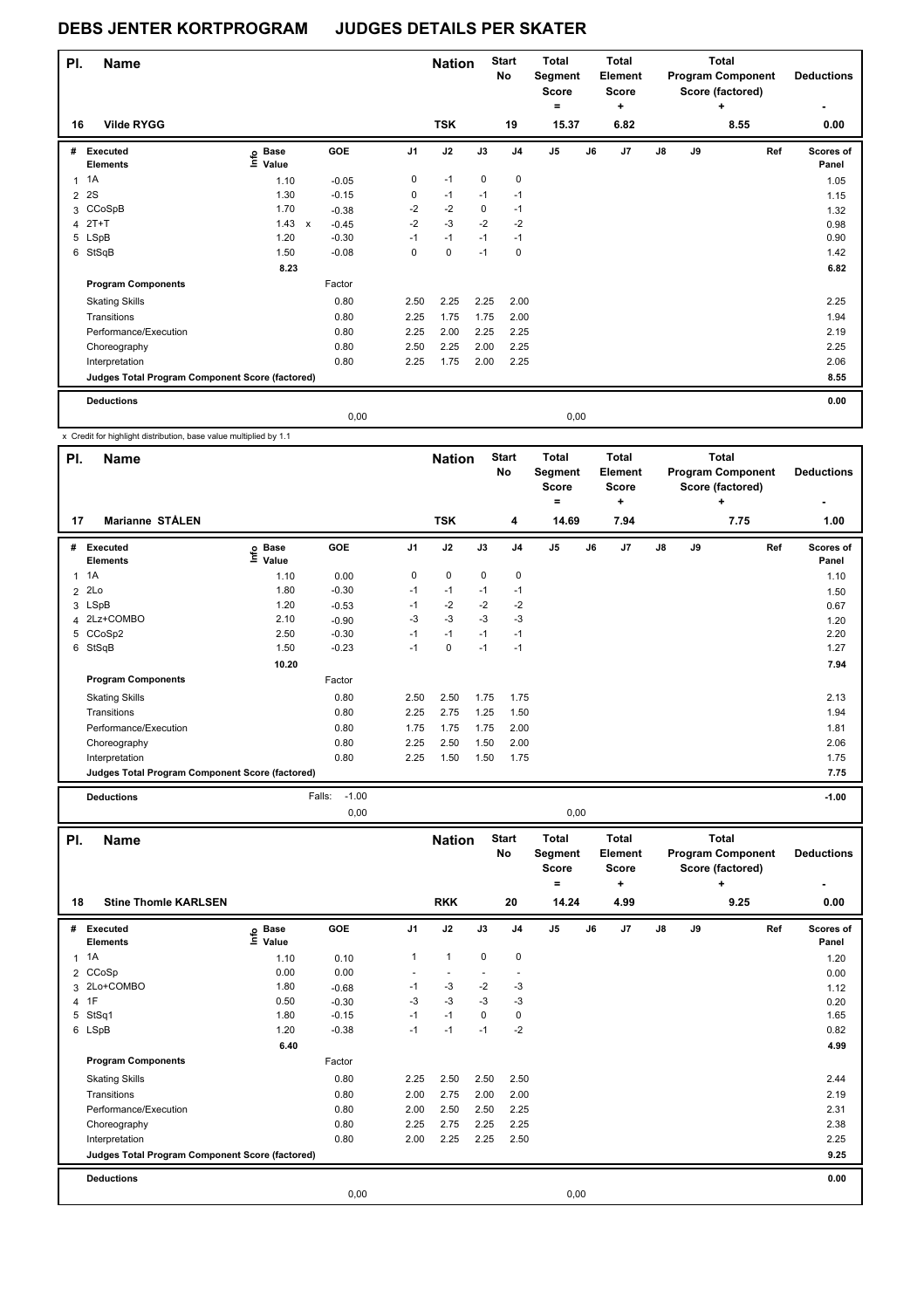|   | PI.<br><b>Name</b><br>19<br><b>Nora SALVESEN</b> |    |                   |                           |         |                | <b>Nation</b> |             | <b>Start</b><br>No | <b>Total</b><br>Segment<br><b>Score</b><br>$=$ |       | <b>Total</b><br><b>Element</b><br><b>Score</b><br>٠ |               |    | <b>Total</b><br><b>Program Component</b><br>Score (factored)<br>٠ | <b>Deductions</b>  |
|---|--------------------------------------------------|----|-------------------|---------------------------|---------|----------------|---------------|-------------|--------------------|------------------------------------------------|-------|-----------------------------------------------------|---------------|----|-------------------------------------------------------------------|--------------------|
|   |                                                  |    |                   |                           |         |                | <b>SKK</b>    |             | 9                  |                                                | 14.16 | 6.36                                                |               |    | 8.80                                                              | 1.00               |
| # | Executed<br><b>Elements</b>                      |    | e Base<br>E Value |                           | GOE     | J <sub>1</sub> | J2            | J3          | J <sub>4</sub>     | J <sub>5</sub>                                 | J6    | J <sub>7</sub>                                      | $\mathsf{J}8$ | J9 | Ref                                                               | Scores of<br>Panel |
| 1 | 1A                                               |    | 1.10              |                           | 0.00    | 0              | $\mathbf 0$   | 0           | 0                  |                                                |       |                                                     |               |    |                                                                   | 1.10               |
|   | 2 LSpB                                           |    | 1.20              |                           | $-0.38$ | $-1$           | $-1$          | $-2$        | $-1$               |                                                |       |                                                     |               |    |                                                                   | 0.82               |
| 3 | 2S                                               |    | 1.30              |                           | $-0.60$ | $-3$           | $-3$          | $-3$        | $-3$               |                                                |       |                                                     |               |    |                                                                   | 0.70               |
| 4 | StSqB                                            |    | 1.50              |                           | $-0.08$ | 0              | $-1$          | $\mathbf 0$ | 0                  |                                                |       |                                                     |               |    |                                                                   | 1.42               |
| 5 | $1$ Lo+ $2$ Lo<<                                 | << | 1.10              | $\boldsymbol{\mathsf{x}}$ | $-0.25$ | $-2$           | $-3$          | $-3$        | $-2$               |                                                |       |                                                     |               |    |                                                                   | 0.85               |
|   | 6 CCoSpB                                         |    | 1.70              |                           | $-0.23$ | 0              | $-1$          | $-2$        | 0                  |                                                |       |                                                     |               |    |                                                                   | 1.47               |
|   |                                                  |    | 7.90              |                           |         |                |               |             |                    |                                                |       |                                                     |               |    |                                                                   | 6.36               |
|   | <b>Program Components</b>                        |    |                   |                           | Factor  |                |               |             |                    |                                                |       |                                                     |               |    |                                                                   |                    |
|   | <b>Skating Skills</b>                            |    |                   |                           | 0.80    | 2.50           | 2.00          | 2.00        | 2.25               |                                                |       |                                                     |               |    |                                                                   | 2.19               |
|   | Transitions                                      |    |                   |                           | 0.80    | 2.50           | 1.75          | 2.00        | 2.00               |                                                |       |                                                     |               |    |                                                                   | 2.06               |
|   | Performance/Execution                            |    |                   |                           | 0.80    | 2.25           | 1.75          | 2.25        | 2.50               |                                                |       |                                                     |               |    |                                                                   | 2.19               |
|   | Choreography                                     |    |                   |                           | 0.80    | 2.75           | 1.50          | 2.00        | 2.50               |                                                |       |                                                     |               |    |                                                                   | 2.19               |
|   | Interpretation                                   |    |                   |                           | 0.80    | 2.50           | 2.00          | 2.50        | 2.50               |                                                |       |                                                     |               |    |                                                                   | 2.38               |
|   | Judges Total Program Component Score (factored)  |    |                   |                           |         |                |               |             |                    |                                                |       |                                                     |               |    |                                                                   | 8.80               |
|   | <b>Deductions</b>                                |    |                   | Falls:                    | $-1.00$ |                |               |             |                    |                                                |       |                                                     |               |    |                                                                   | $-1.00$            |
|   |                                                  |    |                   |                           | 0.00    |                |               |             |                    |                                                | 0.00  |                                                     |               |    |                                                                   |                    |

<< Downgraded jump x Credit for highlight distribution, base value multiplied by 1.1

| PI.         | <b>Name</b>                                     |    |                   |                                      |         |                | <b>Nation</b>            |           | <b>Start</b><br>No       | <b>Total</b><br>Segment<br><b>Score</b><br>= |      | <b>Total</b><br>Element<br><b>Score</b><br>÷ |               |    | <b>Total</b><br><b>Program Component</b><br>Score (factored)<br>÷ | <b>Deductions</b>         |
|-------------|-------------------------------------------------|----|-------------------|--------------------------------------|---------|----------------|--------------------------|-----------|--------------------------|----------------------------------------------|------|----------------------------------------------|---------------|----|-------------------------------------------------------------------|---------------------------|
| 20          | <b>Sofie LARSEN EIDE</b>                        |    |                   |                                      |         |                | <b>BSK</b>               |           | 1                        | 12.30                                        |      | 4.70                                         |               |    | 8.60                                                              | 1.00                      |
| #           | Executed<br><b>Elements</b>                     |    | e Base<br>⊆ Value | GOE                                  |         | J <sub>1</sub> | J2                       | J3        | J <sub>4</sub>           | J <sub>5</sub>                               | J6   | J7                                           | $\mathsf{J}8$ | J9 | Ref                                                               | <b>Scores of</b><br>Panel |
| $\mathbf 1$ | 1A                                              |    | 1.10              | 0.00                                 |         | $\pmb{0}$      | 0                        | $\pmb{0}$ | $\mathbf 0$              |                                              |      |                                              |               |    |                                                                   | 1.10                      |
|             | 2 LSpB                                          |    | 1.20              | $-0.38$                              |         | $-1$           | $-2$                     | $-1$      | $-1$                     |                                              |      |                                              |               |    |                                                                   | 0.82                      |
| 3           | 2S                                              |    | 1.30              | $-0.60$                              |         | $-3$           | $-3$                     | $-3$      | $-3$                     |                                              |      |                                              |               |    |                                                                   | 0.70                      |
|             | 4 CCoSp                                         |    | 0.00              | 0.00                                 |         |                | $\overline{\phantom{a}}$ |           | $\overline{\phantom{a}}$ |                                              |      |                                              |               |    |                                                                   | 0.00                      |
|             | $5$ 1T+2T <<                                    | << | 0.88              | $-0.30$<br>$\boldsymbol{\mathsf{x}}$ |         | $-3$           | $-3$                     | $-3$      | -3                       |                                              |      |                                              |               |    |                                                                   | 0.58                      |
|             | 6 StSq1                                         |    | 1.80              | $-0.30$                              |         | $-1$           | $-1$                     | $-1$      | $-1$                     |                                              |      |                                              |               |    |                                                                   | 1.50                      |
|             |                                                 |    | 6.28              |                                      |         |                |                          |           |                          |                                              |      |                                              |               |    |                                                                   | 4.70                      |
|             | <b>Program Components</b>                       |    |                   | Factor                               |         |                |                          |           |                          |                                              |      |                                              |               |    |                                                                   |                           |
|             | <b>Skating Skills</b>                           |    |                   | 0.80                                 |         | 2.50           | 2.00                     | 1.75      | 2.00                     |                                              |      |                                              |               |    |                                                                   | 2.06                      |
|             | Transitions                                     |    |                   | 0.80                                 |         | 2.50           | 2.75                     | 1.50      | 2.00                     |                                              |      |                                              |               |    |                                                                   | 2.19                      |
|             | Performance/Execution                           |    |                   | 0.80                                 |         | 2.25           | 1.50                     | 2.25      | 2.25                     |                                              |      |                                              |               |    |                                                                   | 2.06                      |
|             | Choreography                                    |    |                   | 0.80                                 |         | 2.50           | 2.25                     | 2.00      | 2.25                     |                                              |      |                                              |               |    |                                                                   | 2.25                      |
|             | Interpretation                                  |    |                   | 0.80                                 |         | 2.25           | 2.50                     | 1.75      | 2.25                     |                                              |      |                                              |               |    |                                                                   | 2.19                      |
|             | Judges Total Program Component Score (factored) |    |                   |                                      |         |                |                          |           |                          |                                              |      |                                              |               |    |                                                                   | 8.60                      |
|             | <b>Deductions</b>                               |    |                   | Falls:                               | $-1.00$ |                |                          |           |                          |                                              |      |                                              |               |    |                                                                   | $-1.00$                   |
|             |                                                 |    |                   |                                      | 0.00    |                |                          |           |                          |                                              | 0.00 |                                              |               |    |                                                                   |                           |

<< Downgraded jump x Credit for highlight distribution, base value multiplied by 1.1

| PI.            | <b>Name</b>                                     |                              |                           |         |                | <b>Nation</b> |      | <b>Start</b><br><b>No</b> | <b>Total</b><br>Segment<br><b>Score</b> |      | <b>Total</b><br>Element<br><b>Score</b> |    |    | Total<br><b>Program Component</b><br>Score (factored) | <b>Deductions</b>  |
|----------------|-------------------------------------------------|------------------------------|---------------------------|---------|----------------|---------------|------|---------------------------|-----------------------------------------|------|-----------------------------------------|----|----|-------------------------------------------------------|--------------------|
|                |                                                 |                              |                           |         |                |               |      |                           | ۰                                       |      | +                                       |    |    | ÷                                                     |                    |
| 21             | <b>Martha ANDERLIK</b>                          |                              |                           |         |                | <b>BKK</b>    |      | 15                        | 12.28                                   |      | 6.28                                    |    |    | 8.00                                                  | 2.00               |
| #              | <b>Executed</b><br><b>Elements</b>              | <b>Base</b><br>lnfo<br>Value |                           | GOE     | J <sub>1</sub> | J2            | J3   | J <sub>4</sub>            | J <sub>5</sub>                          | J6   | J7                                      | J8 | J9 | Ref                                                   | Scores of<br>Panel |
|                | 2S+COMBO                                        | 1.30                         |                           | $-0.60$ | -3             | $-3$          | $-3$ | $-3$                      |                                         |      |                                         |    |    |                                                       | 0.70               |
| $\overline{2}$ | 2Lo                                             | 1.80                         |                           | $-0.90$ | -3             | $-3$          | $-3$ | $-3$                      |                                         |      |                                         |    |    |                                                       | 0.90               |
|                | 3 CCoSpB                                        | 1.70                         |                           | $-0.45$ | $-1$           | $-2$          | $-2$ | $-1$                      |                                         |      |                                         |    |    |                                                       | 1.25               |
| $\overline{4}$ | 1A                                              | 1.21                         | $\boldsymbol{\mathsf{x}}$ | $-0.25$ | $-1$           | $-1$          | 0    | -3                        |                                         |      |                                         |    |    |                                                       | 0.96               |
| 5              | StSq1                                           | 1.80                         |                           | $-0.23$ | $-1$           | 0             | $-1$ | $-1$                      |                                         |      |                                         |    |    |                                                       | 1.57               |
|                | 6 LSpB                                          | 1.20                         |                           | $-0.30$ | $-1$           | $\mathbf 0$   | $-2$ | $-1$                      |                                         |      |                                         |    |    |                                                       | 0.90               |
|                |                                                 | 9.01                         |                           |         |                |               |      |                           |                                         |      |                                         |    |    |                                                       | 6.28               |
|                | <b>Program Components</b>                       |                              |                           | Factor  |                |               |      |                           |                                         |      |                                         |    |    |                                                       |                    |
|                | <b>Skating Skills</b>                           |                              |                           | 0.80    | 2.50           | 2.25          | 2.00 | 2.00                      |                                         |      |                                         |    |    |                                                       | 2.19               |
|                | Transitions                                     |                              |                           | 0.80    | 2.25           | 1.50          | 1.75 | 1.75                      |                                         |      |                                         |    |    |                                                       | 1.81               |
|                | Performance/Execution                           |                              |                           | 0.80    | 2.00           | 1.50          | 2.00 | 2.25                      |                                         |      |                                         |    |    |                                                       | 1.94               |
|                | Choreography                                    |                              |                           | 0.80    | 2.25           | 2.00          | 2.00 | 2.00                      |                                         |      |                                         |    |    |                                                       | 2.06               |
|                | Interpretation                                  |                              |                           | 0.80    | 2.00           | 2.50          | 1.50 | 2.00                      |                                         |      |                                         |    |    |                                                       | 2.00               |
|                | Judges Total Program Component Score (factored) |                              |                           |         |                |               |      |                           |                                         |      |                                         |    |    |                                                       | 8.00               |
|                | <b>Deductions</b>                               |                              | Falls:                    | $-2.00$ |                |               |      |                           |                                         |      |                                         |    |    |                                                       | $-2.00$            |
|                |                                                 |                              |                           | 0,00    |                |               |      |                           |                                         | 0,00 |                                         |    |    |                                                       |                    |

x Credit for highlight distribution, base value multiplied by 1.1